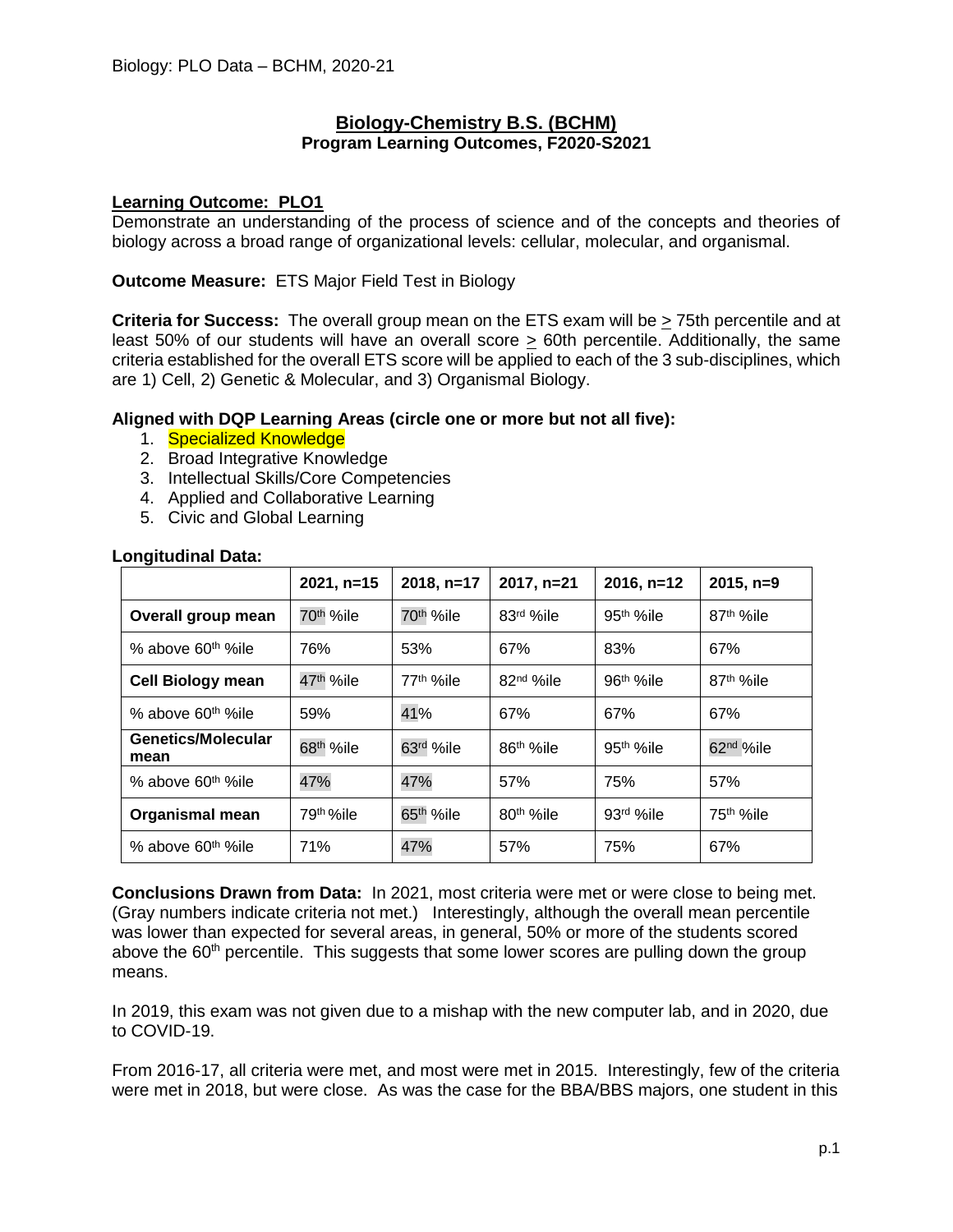group had a GPA less than 2.5 and also a very low score on the ETS exam, which pulled the group averages down.

**Changes to be Made Based on Data:** No changes to the program.

**Rubric Used:** ETS Comparative Data Guides – MFT for Biology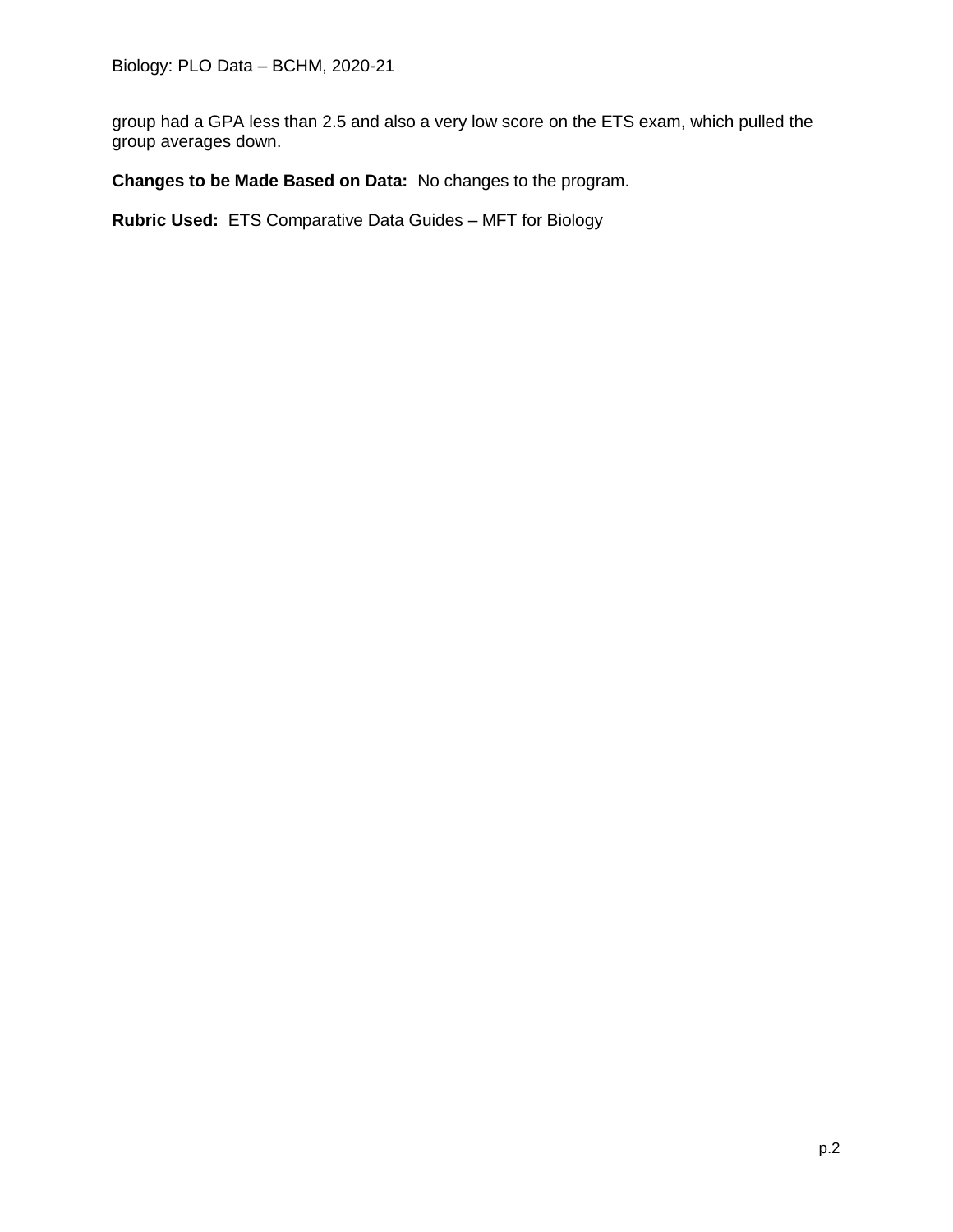Apply key concepts and principles in quantitative analysis, biochemistry, bioinorganic chemistry, organic chemistry, and physical chemistry (thermodynamics and kinetics).

**Outcome Measure:** ETS Major Field Test in Chemistry and Senior Exit Survey

**Criteria for Success:** The overall group mean on each subsection of the ETS exam (Analytical, Biochemistry, Inorganic, Organic, Physical) will be at or above the 50<sup>th</sup> percentile. At least 80% of students surveyed will feel prepared or better in meeting this PLO.

## **Aligned with DQP Learning Areas (circle one or more but not all five):**

- 1. Specialized Knowledge
- 2. Broad Integrative Knowledge
- 3. Intellectual Skills/Core Competencies
- 4. Applied and Collaborative Learning
- 5. Civic and Global Learning

| <b>ETS-MFT</b><br><b>Chemistry</b> | 2021,<br>$n=8$        | 2019,<br>$n = 12$     | 2018,<br>$n = 17$     | 2017,<br>$n = 20$     | 2016,<br>$n = 11$      | 2015,<br>$n=7**$       |
|------------------------------------|-----------------------|-----------------------|-----------------------|-----------------------|------------------------|------------------------|
| Overall group mean                 | 70 <sup>th</sup> %ile | 47 <sup>th</sup> %ile | 59th %ile             | 65 <sup>th</sup> %ile | 75 <sup>th</sup> %ile  | 87 <sup>th %</sup> ile |
| Analytical mean                    | 58 <sup>th</sup> %ile | 49 <sup>th</sup> %ile | 54th %ile             | 56 <sup>th</sup> %ile | 78 <sup>th %</sup> ile | 81 <sup>st</sup> %ile  |
| Biochemistry mean                  | 53 <sup>th</sup> %ile | $52nd$ %ile           | 52 <sup>nd</sup> %ile | $64th$ %ile           | 52 <sup>nd</sup> %ile  | 45 <sup>th</sup> %ile  |
| Inorganic mean                     | 68 <sup>th</sup> %ile | 40 <sup>th</sup> %ile | 55 <sup>th</sup> %ile | 52 <sup>nd</sup> %ile | 75 <sup>th</sup> %ile  | 85 <sup>th</sup> %ile  |
| Organic mean                       | 72 <sup>nd</sup> %ile | 44 <sup>th</sup> %ile | 64 <sup>th</sup> %ile | 60 <sup>th</sup> %ile | 71 <sup>st %</sup> ile | 83rd %ile              |
| Physical mean                      | 67 <sup>th</sup> %ile | $52nd$ %ile           | 58 <sup>th</sup> %ile | 70 <sup>th</sup> %ile | 78 <sup>th %</sup> ile | $91st$ %ile            |

#### **Longitudinal Data:**

\*ETS-MFT not administered in spring 2020 due to COVID-19. \*\*Only includes BCHM majors who took Chemistry Senior Seminar.

| Senior Exit Survey*                                                              | 2021<br>n=5 | 2019<br>$n=8$ | 2017<br>$n = 11$ | 2016<br>$n=7$ | 2015<br>$n=7$ |
|----------------------------------------------------------------------------------|-------------|---------------|------------------|---------------|---------------|
| % feel prepared or better in quantitative analysis                               | 100%        | 100%          | 100%             | 100%          | 100%          |
| % feel prepared or better in biochemistry                                        | 100%        | 100%          | 100%             | 100%          | 86%           |
| % feel prepared or better in bioinorganic chemistry                              | 100%        | 100%          | 100%             | 100%          | 100%          |
| % feel prepared or better in organic chemistry                                   | 100%        | 100%          | 100%             | 86%           | 100%          |
| % feel prepared or better in physical chemistry<br>(thermodynamics and kinetics) | 80%         | 100%          | 100%             | 57%           | 86%           |

\*Senior exit survey not administered in Chemistry Senior Seminar during spring 2018 and spring 2020 (COVID-19).

**Conclusions Drawn from Data:** When looking at the data we see that in every case from 2015  $-$  2021 (except 2019), our students exceeded the 50<sup>th</sup> percentile. In 2019, the 50<sup>th</sup> percentile criteria for success were met for Physical Chemistry, but not Analytical, Inorganic, and Organic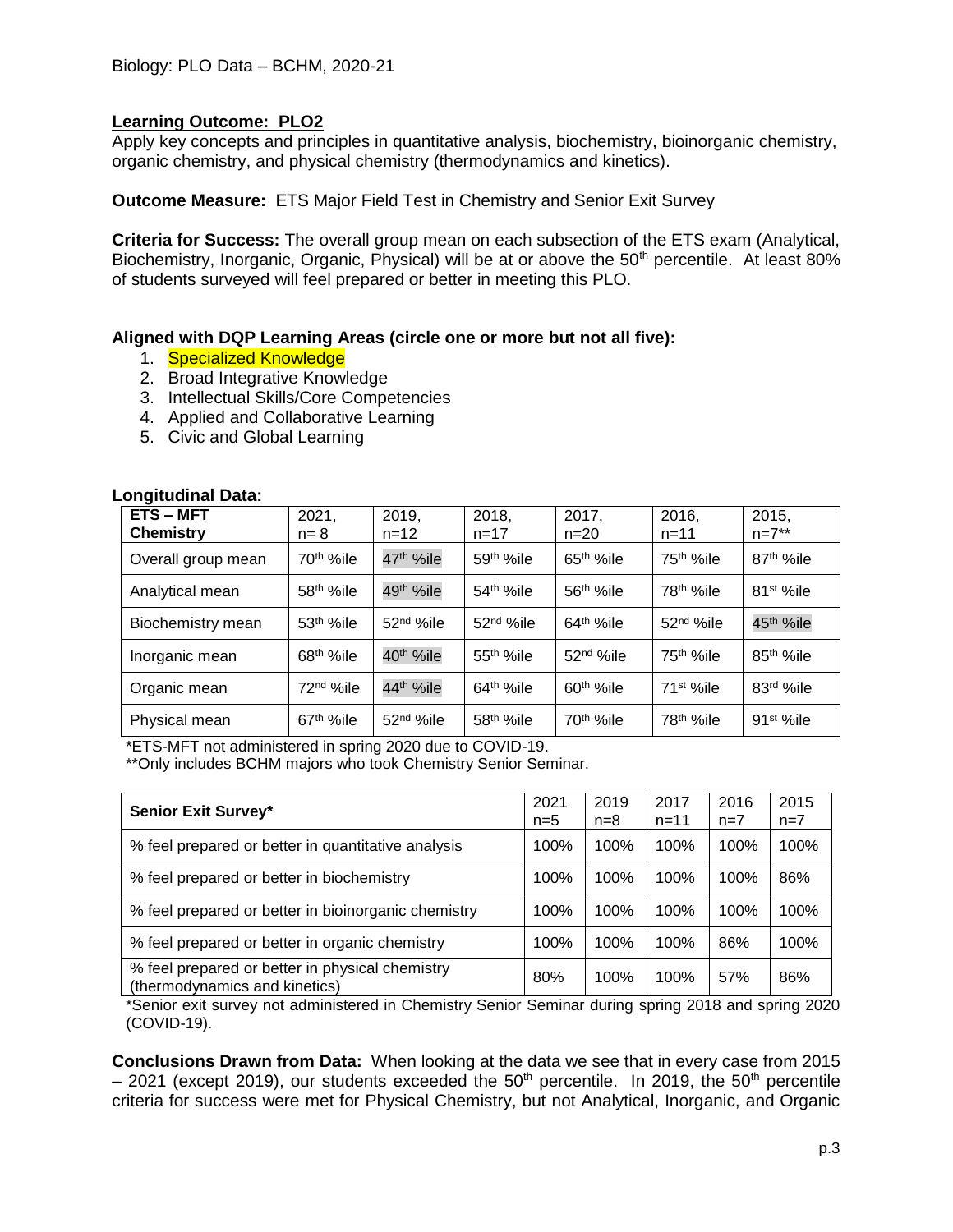and we believe this is due to the fact that the ETS exam was given during finals week that year which means students did not take it very seriously. We have finally been able to collect data in Biochemistry from the MFT-ETS and we are pleased with the fact that we also meet our criteria for success and have been for the last 5 years. The student surveys from 2015 – 2021 yielded positive results in each category except for physical chemistry in 2016 which can be attributed to having an inexperienced adjunct teach the course.

**Changes to be Made Based on Data:** There are no substantial changes that need to be made at this point. However, we need to make sure to give the ETS MFT exam at a time where students can take it seriously in order to obtain valuable information. This is challenging because we need to ensure students have had enough physical chemistry (offered in the Spring) to be successful (this means that the exam has to be given towards the end of the semester) but not too close to finals week so students are not overwhelmed.

**Rubric Used:** ETS Comparative Data Guides – MFT for Chemistry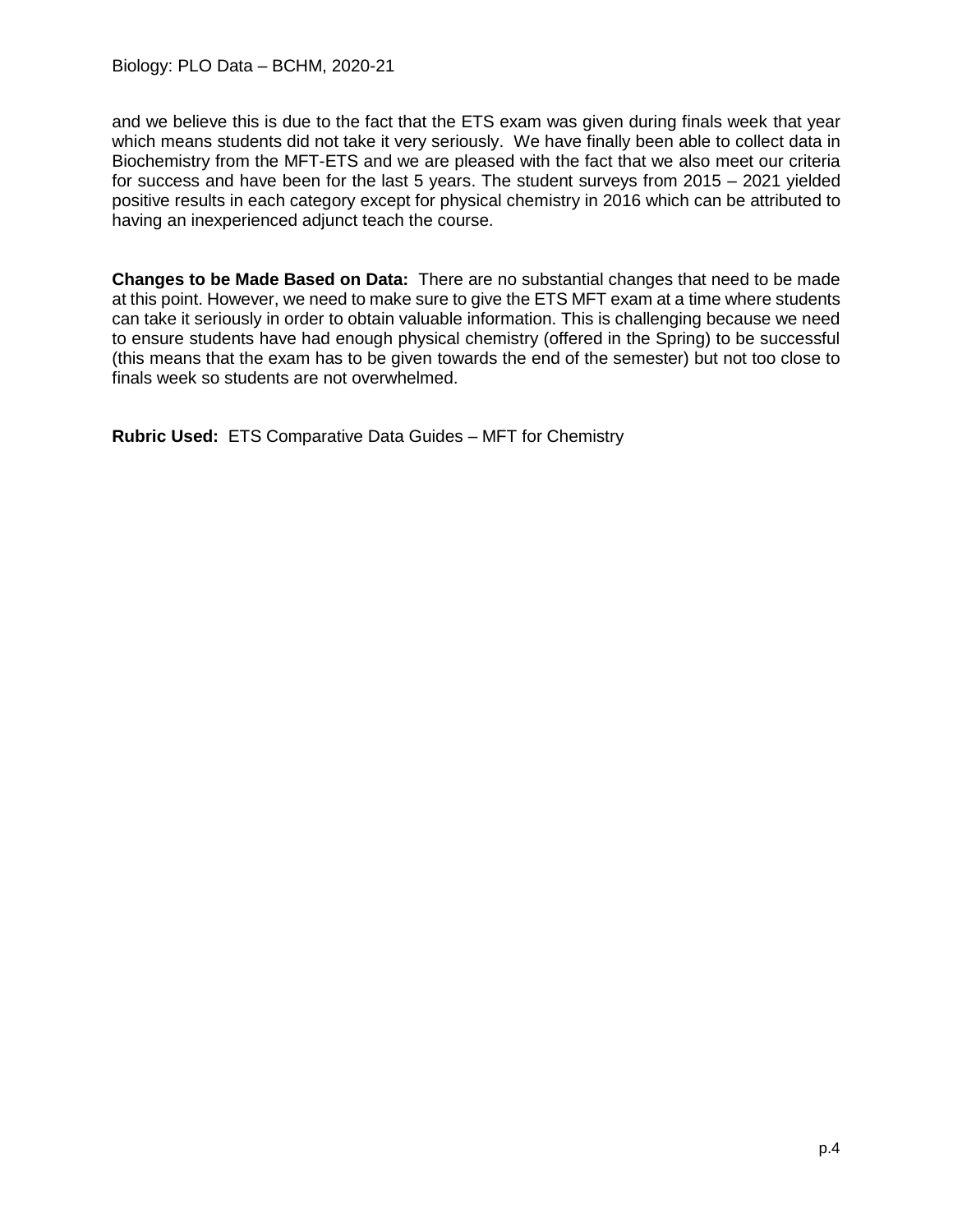Use standard instrumentation and laboratory equipment to conduct scientific experiments and perform chemical characterization and analyses.

**Outcome Measure:** Faculty laboratory instructors' observation of students' use of various standard instruments in different courses (see below) and Senior Exit Survey.

GC: Chemistry 2096 (Organic Chemistry II, formerly CHE 304) IR: Chemistry 2096 (Organic Chemistry II, formerly CHE 304) UV-vis: CHE3025 (Physical Chemistry I)

**Criteria for Success:** At least 80% of students will be able to use each of the various instruments with little or no guidance. At least 80% of students surveyed will feel prepared or better in meeting this PLO.

**Aligned with DQP Learning Areas (circle one or more but not all five):**

- 1. Specialized Knowledge
- 2. Broad Integrative Knowledge
- 3. Intellectual Skills/Core Competencies
- 4. **Applied and Collaborative Learning**
- 5. Civic and Global Learning

| vnynuunna vala.                                                       |                        |          |                   |                   |                    |                   |
|-----------------------------------------------------------------------|------------------------|----------|-------------------|-------------------|--------------------|-------------------|
| % students able to<br>use instrument<br>with little or no<br>guidance | 2019-2020<br>2020-2021 |          | 2018-2019         | 2017-2018         | 2016-2017          | 2015-2016         |
| <b>GC CHE2096</b>                                                     | COVID-19               | COVID-19 | 100%<br>(n=18)    | 96.6%<br>$(n=29)$ | 100.0%<br>$(n=16)$ | 93.8%<br>$(n=16)$ |
| <b>IR CHE2096</b>                                                     | COVID-19               | COVID-19 | 57.9%<br>$(n=19)$ | 96.6%<br>(n=29)   | 93.8%<br>$(n=16)$  | 88.9%<br>$(n=18)$ |
| UV-vis CHE325                                                         | 100%<br>(n=16)         | COVID-19 | 91.7%<br>$(n=12)$ | 100%<br>(n=22)    | 100%<br>$(n=21)$   | 100%<br>$(n=11)$  |

### **Longitudinal Data:**

| <b>Senior Exit Survey*</b> | $2021. n=5$<br>$2019. n=8$ |      | 2017. n=11 | l 2016. n=11 | l 2015. n=7 |
|----------------------------|----------------------------|------|------------|--------------|-------------|
| % feel prepared or better  | 100%                       | 100% | 100%       | 100%         | 100%        |

\*Senior exit survey not administered in Chemistry Senior Seminar during spring 2018 and spring 2020 (COVID-19).

**Conclusions Drawn from Data:** Direct assessment using the rubric began in 2015-2016 because this PLO was modified at the end of 2014-2015. The criteria for success were met on all three instruments that were assessed (GC, IR, UV-vis) in 2015-2016 through 2017-2018. In 2018-2019, the criteria for success were met for GC and UV-vis, but not IR. Indirect measures indicate we are successful in this PLO. Due to COVID19, instrument assessment in CHE 2096 could not be performed in the Spring 2020 because after Spring break, we went fully online and during Spring 2021, we offered face to face lab with half student capacity for half the time and as such could not assess these valuable skills.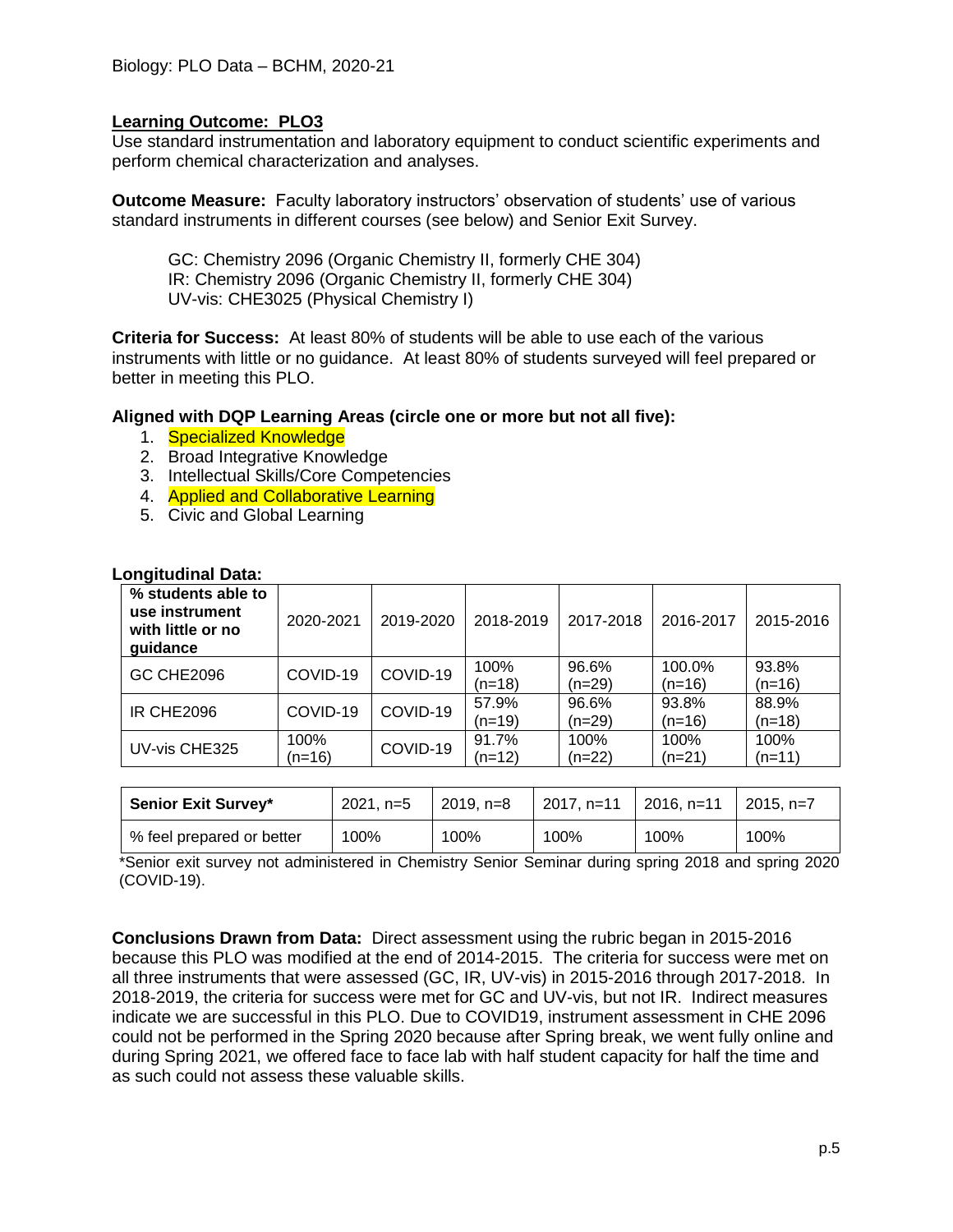**Changes to be Made Based on Data:** We need to assess these skills in the Spring 2022 in order to decide if changes are needed.

|  |  | <b>Rubric Used:</b> The following scale will be used. |
|--|--|-------------------------------------------------------|
|--|--|-------------------------------------------------------|

| <b>Instrument</b>          | 4                                           | 3                                                  | 2                                           |                                                    |
|----------------------------|---------------------------------------------|----------------------------------------------------|---------------------------------------------|----------------------------------------------------|
| <b>GC (CHE2096)</b>        | Able to use                                 | Able to use                                        | Able to use                                 | Unable to use                                      |
|                            | instrument                                  | instrument with                                    | instrument with                             | instrument even                                    |
|                            | independently.                              | little guidance.                                   | quidance.                                   | with guidance.                                     |
| <b>IR (CHE2096)</b>        | Able to use                                 | Able to use                                        | Able to use                                 | Unable to use                                      |
|                            | instrument                                  | instrument with                                    | instrument with                             | instrument even                                    |
|                            | independently.                              | little guidance.                                   | quidance.                                   | with guidance.                                     |
| <b>UV-vis</b><br>(CHE3025) | Able to use<br>instrument<br>independently. | Able to use<br>instrument with<br>little guidance. | Able to use<br>instrument with<br>quidance. | Unable to use<br>instrument even<br>with guidance. |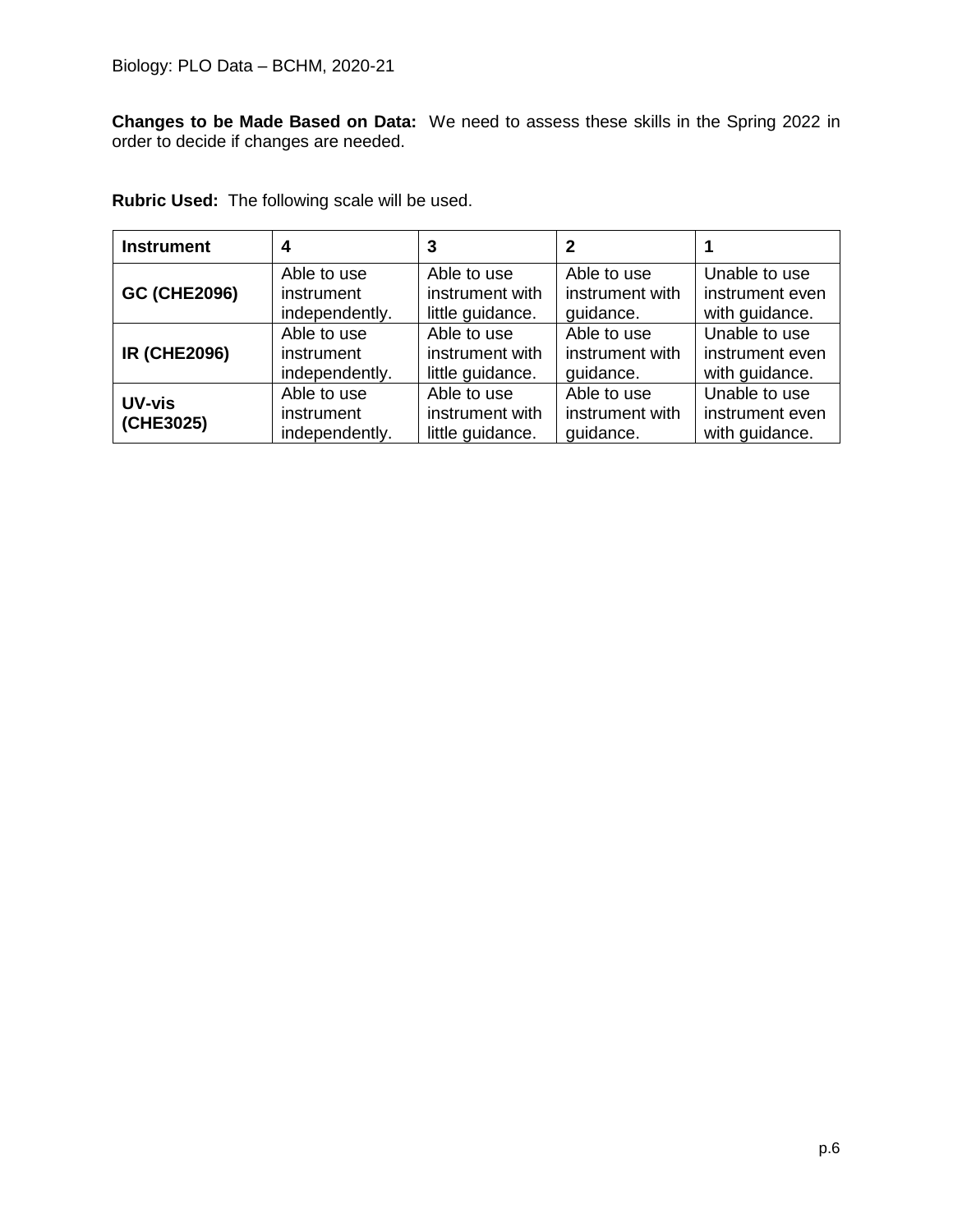Participate in the life of the Biology and/or Chemistry Department by involvement in one or more of the following areas: research, biology and/or chemistry clubs, and/or various positions of responsibility serving as graders, tutors, stockroom workers and/or teaching assistants.

**Outcome Measure:** Self-reported data of participation and Senior Exit Survey

**Criteria for Success:** At least 80% of our students will participate in one or more department related activities (research, science clubs, positions of responsibility) during their time at PLNU. At least 80% of students surveyed will feel prepared or better in meeting this PLO.

## **Aligned with DQP Learning Areas (circle one or more but not all five):**

- 1. Specialized Knowledge
- 2. Broad Integrative Knowledge
- 3. Intellectual Skills/Core Competencies
- 4. Applied and Collaborative Learning
- 5. Civic and Global Learning

#### **Longitudinal Data:**

|          | <b>Number of students</b><br>responding of total | % participated in<br>life of dept | <b>Criteria</b><br>met? | <b>Notes</b>             |
|----------|--------------------------------------------------|-----------------------------------|-------------------------|--------------------------|
| Sp 2021  | 7 of 7                                           | 85%                               | Yes                     |                          |
| Sp 2020  | <b>NA</b>                                        | <b>NA</b>                         | <b>NA</b>               | Survey not given (Covid) |
| Sp 2019  | $8$ of 9                                         | 89%                               | Yes                     |                          |
| Sp 2018  | <b>NA</b>                                        | <b>NA</b>                         | <b>NA</b>               | Survey not given         |
| Sp 2017  | 20 of 20                                         | 100%                              | Yes                     |                          |
| Sp 2016* | 9 of 12                                          | 75%                               | Almost                  |                          |
| Sp 2015  | 15 of 16                                         | 94%                               | Yes                     |                          |

| <b>Senior Exit Survey*</b> | 2021, n=5 $ $ 2019, n=8 |      | 2017<br>$n = 11$ | 2016,<br>$n = 11$ | $2015, n=7$ |
|----------------------------|-------------------------|------|------------------|-------------------|-------------|
| % feel prepared or better  | 100%                    | 100% | 100%             | 100%              | 100%        |

\*Senior exit survey not administered in Chemistry Senior Seminar during spring 2018 and spring 2020 (COVID-19).

**Conclusions Drawn from Data:** The BCHM majors are participating in the life of the department.

**Changes to be Made Based on Data:** No changes to the program.

**Rubric Used:** Not applicable to self-reported data.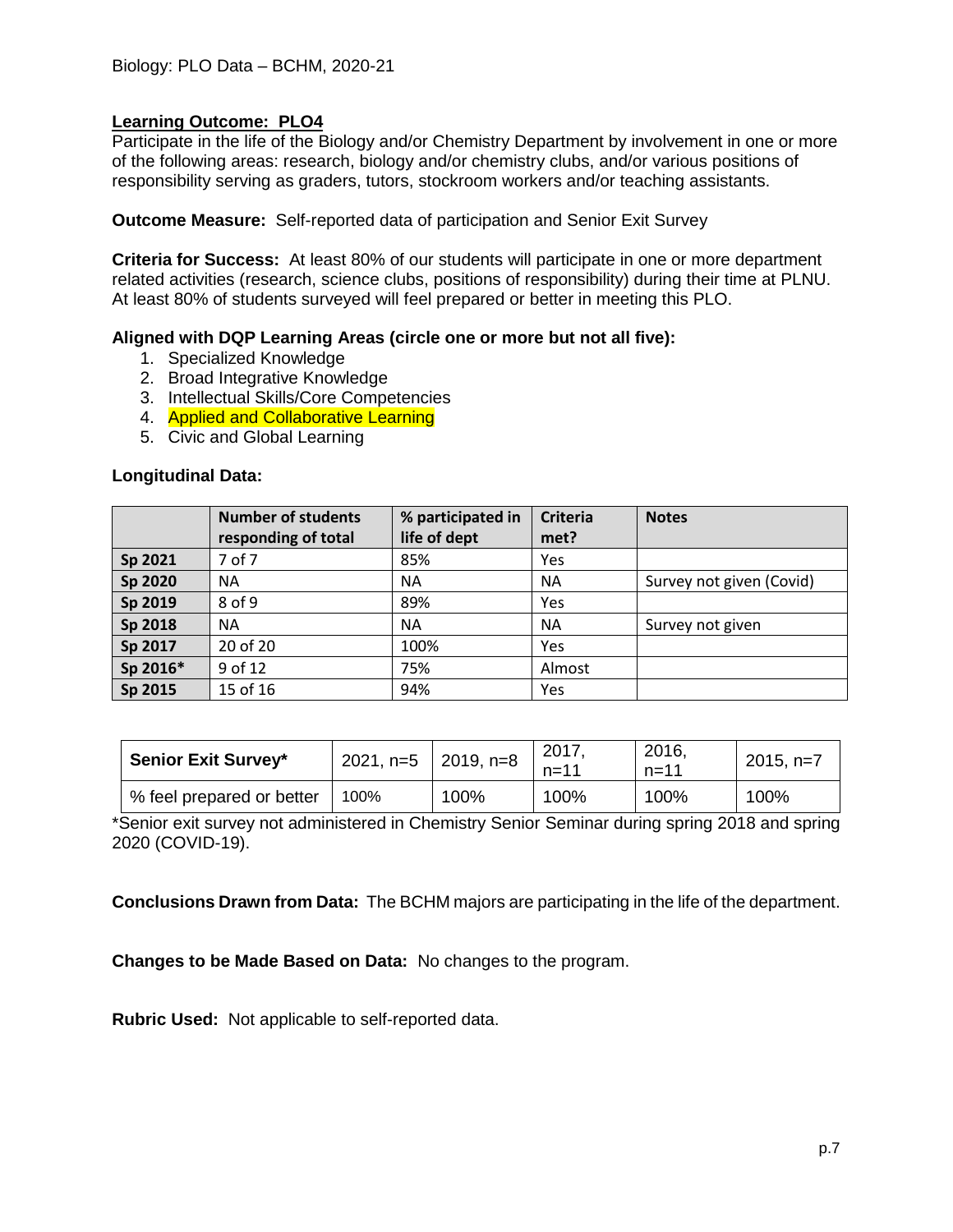Develop a rationally defensible integration of science and faith.

**Outcome Measure:** During their senior year, students will defend the integration of their faith with various scientific topics via a written essay.

**Criteria for Success:** At least 80% of our students will achieve a level of 3 or higher on each area of the science/faith integration essay rubric, which considers both science/faith integration and critical thinking.

## **Aligned with DQP Learning Areas (circle one or more but not all five):**

- 1. Specialized Knowledge
- 2. Broad Integrative Knowledge
- 3. Intellectual Skills/Core Competencies
- 4. Applied and Collaborative Learning
- 5. Civic and Global Learning

### **Longitudinal Data:**

|          | <b>Number of</b> | % scoring 3 or | Criteria met? | <b>Notes</b>                           |
|----------|------------------|----------------|---------------|----------------------------------------|
|          | students         | above          |               |                                        |
| SP 2021  | 4                | 100%           | Yes           |                                        |
| Sp 2020  | 9                | 100%           | Yes           |                                        |
| Sp 2019  | 8                | 100%           | Yes           |                                        |
| Sp 2018  | 9                | 100%           | Yes           |                                        |
| Sp 2017  | 8                | 75%            | Almost        | criteria met within statistical bounds |
| Sp 2016* |                  | 100%           | Yes           |                                        |

\*A random sample of students was selected in 2016 and only 2 BCHM majors were in this sample.

**Conclusions Drawn from Data:** The BCHM majors are able to develop a rationally defensible integration of science and faith.

**Changes to be Made Based on Data:** No changes to the program.

**Rubric Used:** See attached.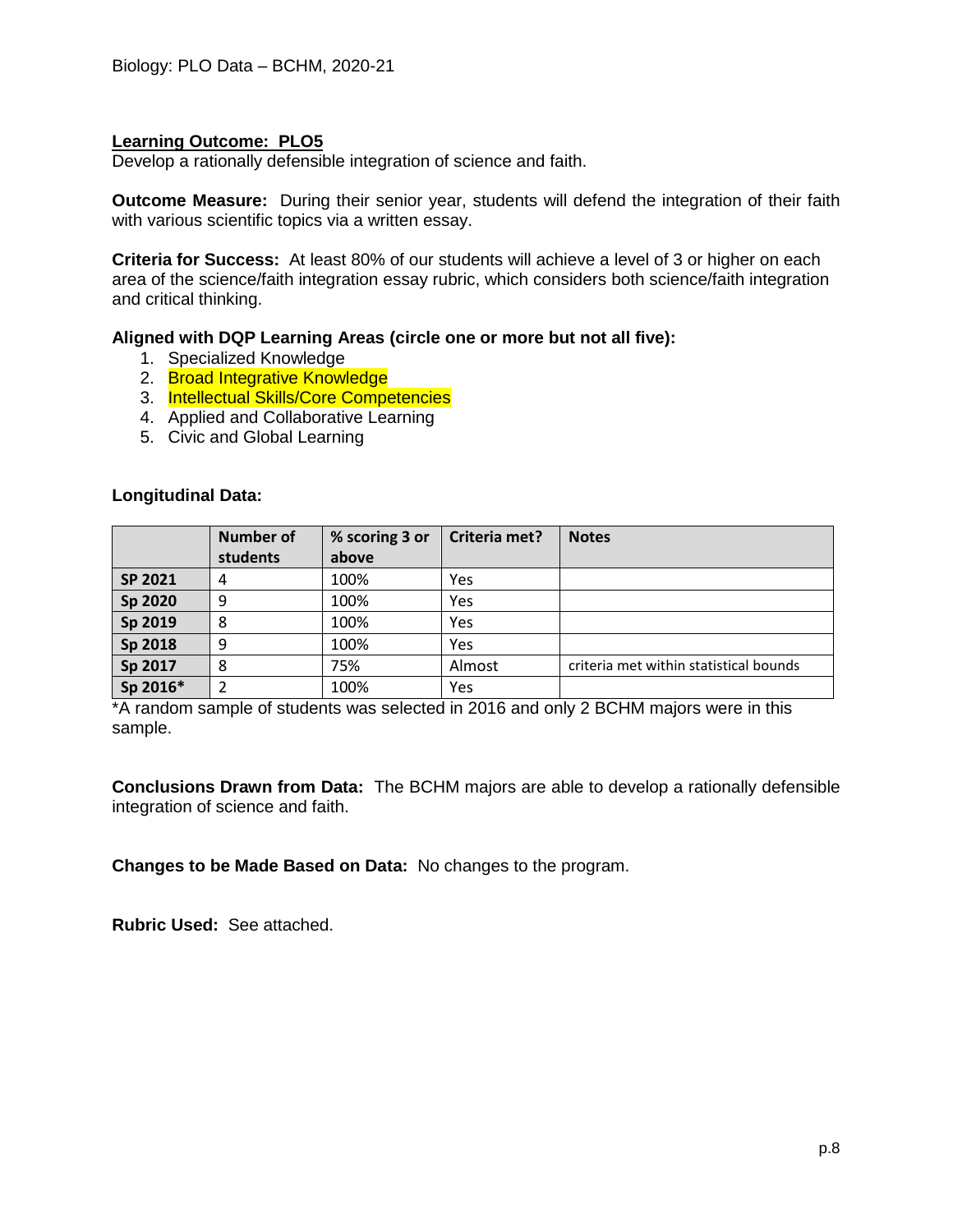| <b>Grading aspect</b>                             | <b>Capstone 4</b>                                                                                                              |   | <b>Milestones 3</b>                                                       | <b>Milestones 2</b>                                                      | <b>Benchmark 1</b>                                          |
|---------------------------------------------------|--------------------------------------------------------------------------------------------------------------------------------|---|---------------------------------------------------------------------------|--------------------------------------------------------------------------|-------------------------------------------------------------|
| Number of<br>references<br>$0-10$ points          | At least 5 references<br>At least 3 references are journal articles or<br>books.                                               | └ | 3-4 references<br>2 or fewer references are journal<br>articles or books. | 2 or fewer references,<br>No references are journal articles<br>or books | No references                                               |
| <b>Choice of</b><br>references<br>$0 - 15$ points | Annotated bibliography includes $1 - 2$<br>sentences describing choice, use, and purpose of<br>each reference (including bias) |   | Missing 2 of the details                                                  | Missing 3 of the details                                                 | Little evidence of<br>thought and<br>consideration          |
|                                                   | Particular aspects (chapter, pages, figures) of<br>each source are indicated for which the student<br>anticipates using.       |   |                                                                           |                                                                          | towards the use,<br>purpose, and ideas<br>derived from each |
|                                                   | Sources are of more than one type such as<br>websites, books, and journal articles.                                            |   |                                                                           |                                                                          | source.                                                     |
|                                                   | Credibility of the author is verified                                                                                          |   |                                                                           |                                                                          |                                                             |
|                                                   | References are properly formatted                                                                                              |   |                                                                           |                                                                          |                                                             |
|                                                   | Includes at least one source from an alternate<br>viewpoint, written by an author that holds that<br>viewpoint.                |   |                                                                           |                                                                          |                                                             |

# **BIO 4097 Grading Rubric for** *Integration of Science & Faith* **annotated bibliography (Info Literacy Assign #2) (25 points)**

## **BIO 4097 Grading Rubric for** *Integration of Science & Faith* **outline (25 points)**

| <b>Grading aspect</b>                                                                              | <b>Capstone 4</b>                                                                                                                                                                                                                      |        | <b>Milestones 3</b>                                                                                                                                                                                                                                             | <b>Milestones 2</b>                                                                                                                                                                                  | <b>Benchmark 1</b> |
|----------------------------------------------------------------------------------------------------|----------------------------------------------------------------------------------------------------------------------------------------------------------------------------------------------------------------------------------------|--------|-----------------------------------------------------------------------------------------------------------------------------------------------------------------------------------------------------------------------------------------------------------------|------------------------------------------------------------------------------------------------------------------------------------------------------------------------------------------------------|--------------------|
| <b>Thesis and</b><br>direction of the<br>paper<br>$0-15$ points                                    | Thesis is clear<br>The outline reflects a clear organization of<br>the paragraphs with supporting ideas, as<br>well as reference to how each source will<br>be used.                                                                   |        | Thesis is somewhat clear<br>Overall organization of outline is<br>somewhat clear                                                                                                                                                                                | Thesis is unclear<br>No real indication of any thought<br>towards organization of the ideas<br>and supporting evidence within<br>the paper.                                                          | No outline         |
| <b>Ideas and</b><br>organization of<br>the individual<br>supporting<br>paragraphs<br>$0-10$ points | Thoughtful and organized flow of ideas<br>Sub-bullets for each main paragraph /<br>supporting idea show evidence of deep<br>thought about the paper<br>Mention of multiple concepts from PLNU<br>courses that have influenced position | $\Box$ | Evidence of overall structure, but<br>student has not yet thought deeply<br>about how to put the main ideas<br>together<br>Outline has main ideas, but has few<br>sub-bullets<br>Mention of 1-2 concepts from<br>PLNU courses that have influenced<br>position. | Very little evidence of thought<br>towards organization, main ideas,<br>and structure for the paper.<br>Outline is highly incomplete.<br>No mention of how PLNU<br>courses have influenced position. | No outline         |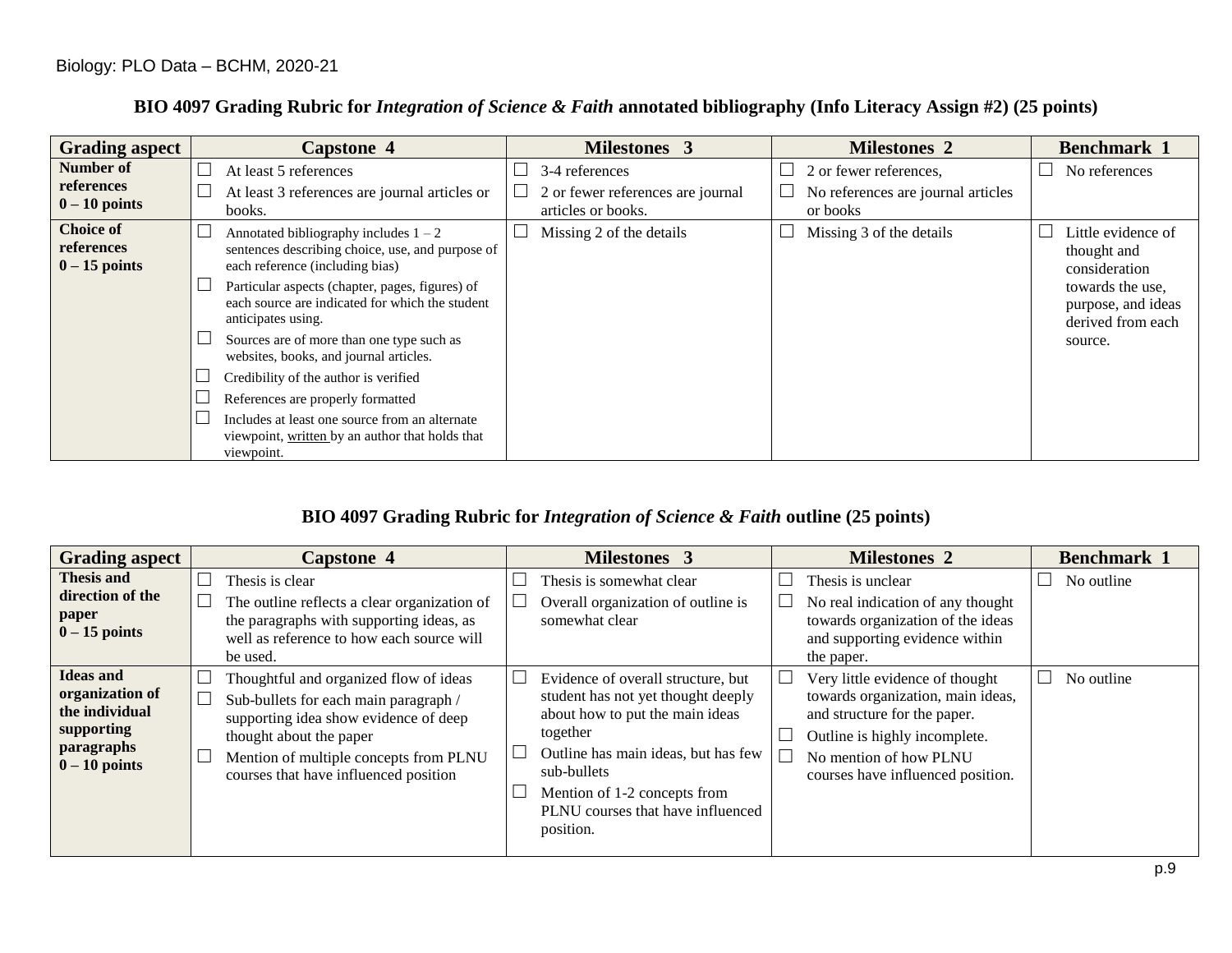| <b>Grading aspect</b>    | Capstone 4                                                                           | Milestone 3                                | <b>Milestone 2</b>       | <b>Benchmark 1</b>      |
|--------------------------|--------------------------------------------------------------------------------------|--------------------------------------------|--------------------------|-------------------------|
| <b>Integration of</b>    | $\Box$<br>Deep personal reflection is evident                                        | Meets 3 of the                             | Meets 2 of the           | Meets 1 or none of      |
| science and faith        | $\Box$<br>Question for this assignment was clearly answered                          | criteria for a<br>Capstone 4.<br>Comments: | criteria for a           | the criteria for        |
| (evolution or            | $\Box$<br>Clear statement of position.                                               |                                            | Capstone 4.<br>Comments: | Capstone 4<br>Comments: |
| creation care)           | Well-defended position that merges faith and scientific reasoning (note: the         |                                            |                          |                         |
| $0 - 20$ points          | exact position is not important, but rather the evidence of reflection,              |                                            |                          |                         |
|                          | understanding, and ability to defend that position)                                  |                                            |                          |                         |
| <b>Critical Thinking</b> | Issue is stated clearly $\&$ position is well-supported with evidence $\&$ sources.  | Meets 3 of the                             | Meets 2 of the           | Meets 1 or none of      |
|                          | Alternate position(s) is/are clearly addressed in a manner that flows well           | criteria for a                             | criteria for a           | the criteria for        |
| $0 - 20$ points          | with the author's argument                                                           | Capstone 4.                                | Capstone 4.              | Capstone 4              |
|                          | Clear arguments against these alternate positions using personal reflection          | Comments:                                  | Comments:                | Comments:               |
|                          | and scientific information                                                           |                                            |                          |                         |
|                          | Evaluation of altering position(s) demonstrate(s) grace and understanding            |                                            |                          |                         |
| <b>Incorporation of</b>  | $\Box$<br>Specific concepts from specific PLNU classes, including science and/or     | Meets 1 of the                             |                          | Meets none of the       |
| concepts discussed       | religion classes, are included as part of reflection and defense of position.        | criteria for a                             |                          | criteria for a          |
| in PLNU classes          | $\Box$<br>Includes a clear reflection of how the position has changed while at PLNU. | Capstone 4.                                |                          | Capstone 4.             |
|                          | If his/her position has not changed, essay still includes a clear explanation of     | Comments:                                  |                          | Comments:               |
| $0 - 20$ points          | why it did not change, that demonstrates personal reflection.                        |                                            |                          |                         |
| Written                  | No, or very few, grammatical and spelling errors.                                    | Meets 3 of the                             | Meets 2 of the           | Meets 1 or none of      |
| <b>Communication</b>     | Essay flow is excellent with a clear introduction, argumentative reasoning,          | criteria for a                             | criteria for a           | the criteria for        |
|                          | and a strong conclusion.                                                             | Capstone 4.                                | Capstone 4.              | Capstone 4              |
| $0 - 20$ points          | $\Box$<br>Writing effectively communicates with a coll. sci. audience.               | Comments:                                  | Comments:                | Comments:               |
|                          | Sufficient length to make a good, complete defense $(1200 - 1600$ words)             |                                            |                          |                         |
| <b>Information</b>       | $\Box$<br>Sources are current, authoritative, and relevant to the topic              | Meets 3 of the                             | Meets 2 of the           | Meets 1 or none of      |
| <b>Literacy</b>          | $\Box$<br>Communicates, organizes and synthesizes information from sources to        | criteria for a                             | criteria for a           | the criteria for        |
|                          | achieve a specific purpose, with clarity and depth                                   | Capstone 4.                                | Capstone 4.              | Capstone 4              |
| $0 - 20$ points          | Use of in-text citations as well as the annotated bibliography                       | Comments:                                  | Comments:                | Comments:               |
|                          | $\Box$<br>Excellent choice of paraphrasing, summarizing, or quoting to enhance the   |                                            |                          |                         |
|                          | essay and support the author's argument                                              |                                            |                          |                         |
|                          | Distinguishes between common knowledge and ideas requiring attribution               |                                            |                          |                         |
|                          | Source for the alternate view actually holds that viewpoint                          |                                            |                          |                         |

# **BIO 4097 Grading Rubric for** *Integration of Science & Faith* **Essay (100 points)**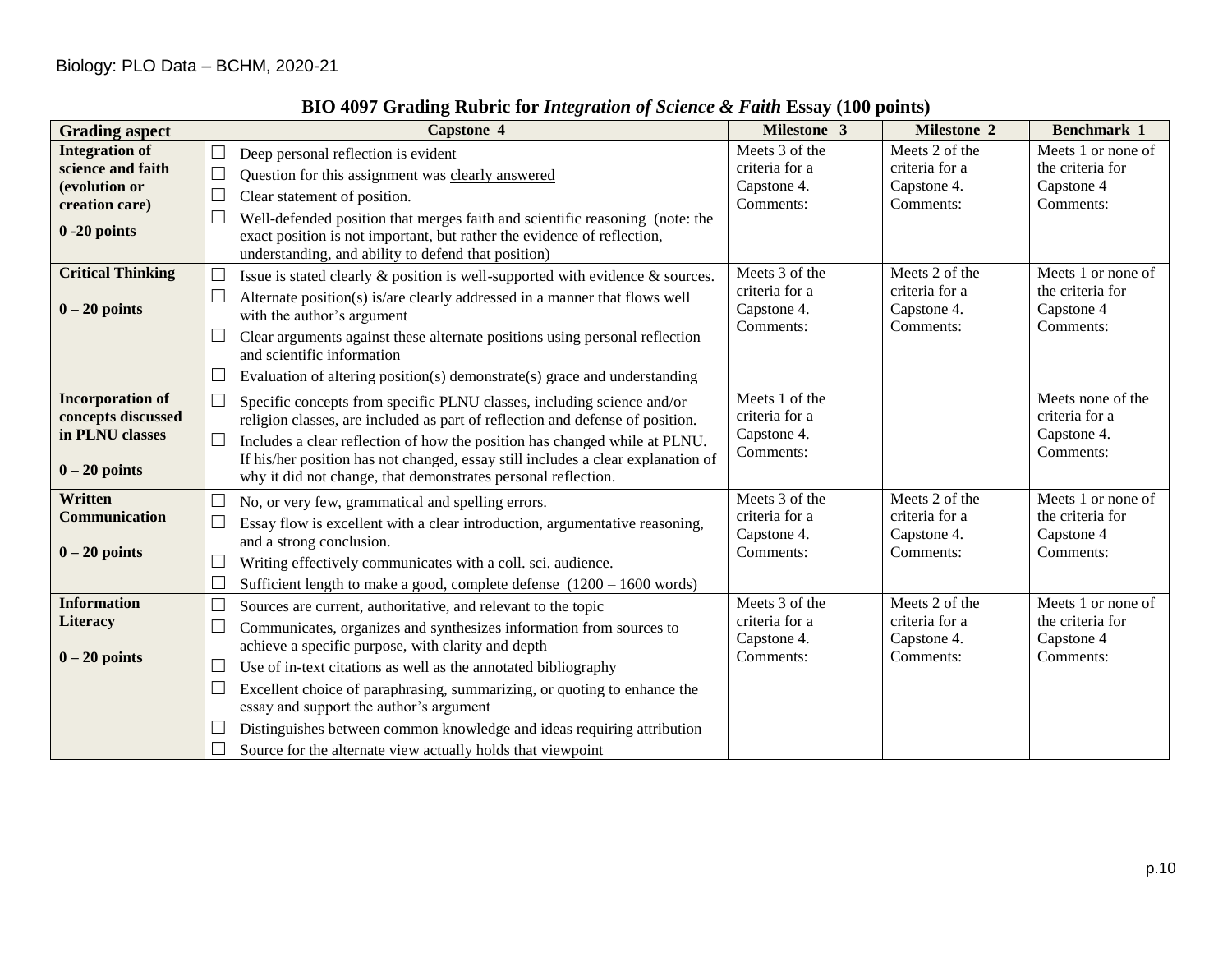Be prepared for post graduate studies or a science-related career.

**Outcome Measure:** Tracking of alumni data regarding their postgraduate education and profession along with Senior Exit Survey.

**Criteria for Success (if applicable):** Success rates for alumni who apply for graduate or professional schools will be >75% and the percentage of graduates who obtain jobs in sciencerelated occupations will be >70%. At least 80% of students surveyed will feel prepared or better in meeting this PLO.

### **Aligned with DQP Learning Areas (circle one or more but not all five):**

- 1. Specialized Knowledge
- 2. Broad Integrative Knowledge
- 3. Intellectual Skills/Core Competencies
- 4. Applied and Collaborative Learning
- 5. Civic and Global Learning

**Longitudinal Data: (These data are collected every 5 years. Due to the complications of COVID, we will collect these data again in 2022.)** The success rate for alumni who apply to graduate or professional schools has been well over 90% for at least 20 years. For dental, medical, optometry, pharmacy, and veterinary schools, there have been 166 acceptances out of 181 applicants (91.7%) between 2004 – 2014.

- 1) An alumni survey was conducted by the Biology and Chemistry Departments in January 2015 that included graduates from 2004 – 2014. 408 alumni were emailed and 115 responded (28% response rate). The lowest response rate was from the class of 2007 (7%). All other classes had a response rate of 21 – 42%, which is fairly typical of alumni surveys.
- 2) 32 BCHM majors responded (27% response). Of these alumni, 97% are employed or attending school in a Biology or STEM-related field (**criteria met**). 1 is applying to medical school.

| <b>Senior Exit Survey*</b> | 2021, n=5   2019, n=8 |      | 2017,<br>$n = 11$ | 2016.<br>$n = 11$ | $2015, n=7$ |
|----------------------------|-----------------------|------|-------------------|-------------------|-------------|
| % feel prepared or better  | 100%                  | 100% | 100%              | 100%              | 100%        |

\*Senior exit survey not administered in Chemistry Senior Seminar during spring 2018 and spring 2020 (COVID-19).

**Conclusions Drawn from Data:** The BCHM majors are successful at obtaining jobs and entering graduate/professional schools. In fact, in 2021, most of our majors obtained a job right before or within one month of their graduation from PLNU. We are looking forward to collecting data in 2022.

**Changes to be Made Based on Data:** No changes to program but we hope to continue to reach out to local biotech companies in order to establish relationships and allow our students to get jobs.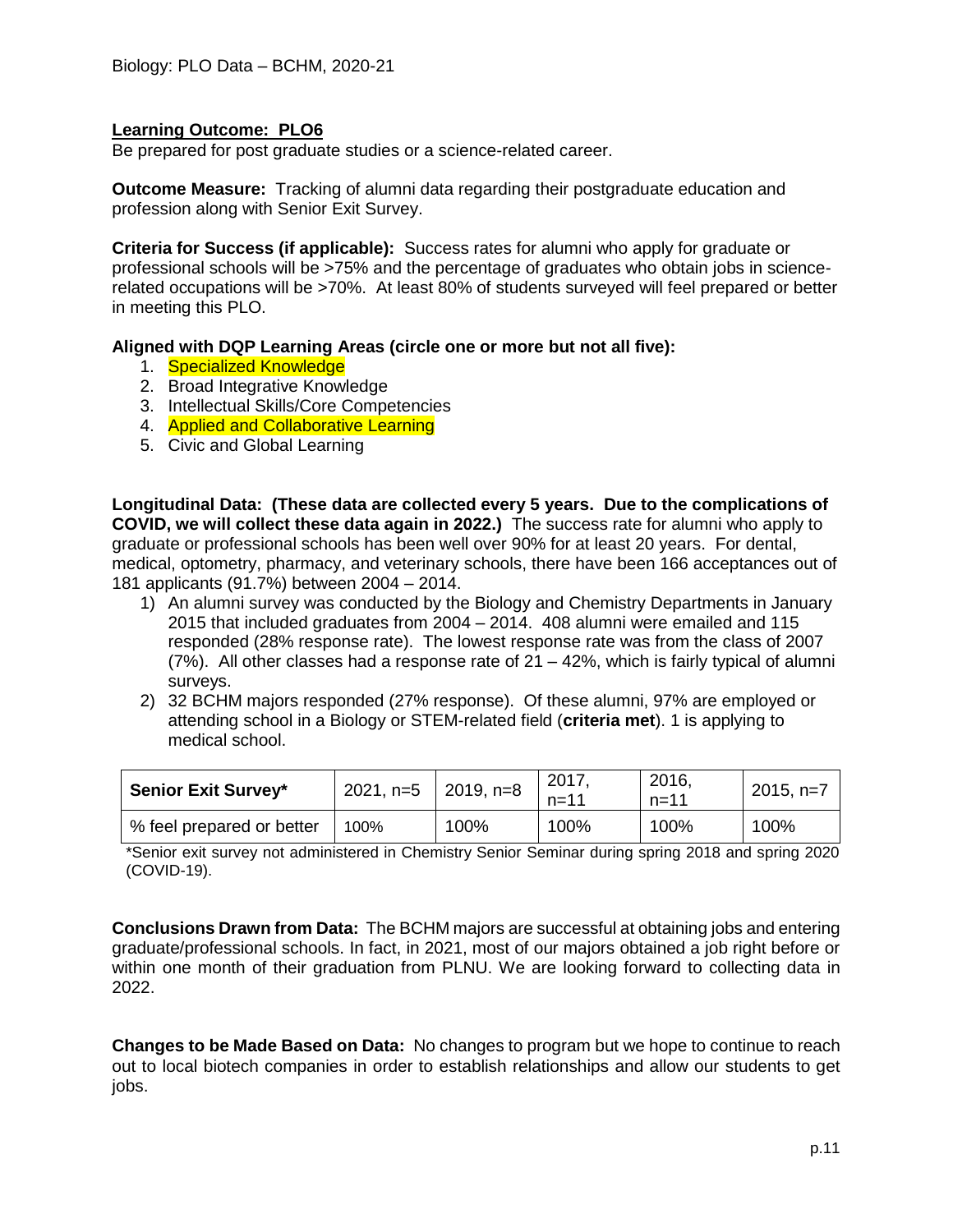**Rubric Used:** Not applicable to self-reported data. Survey instrument is attached.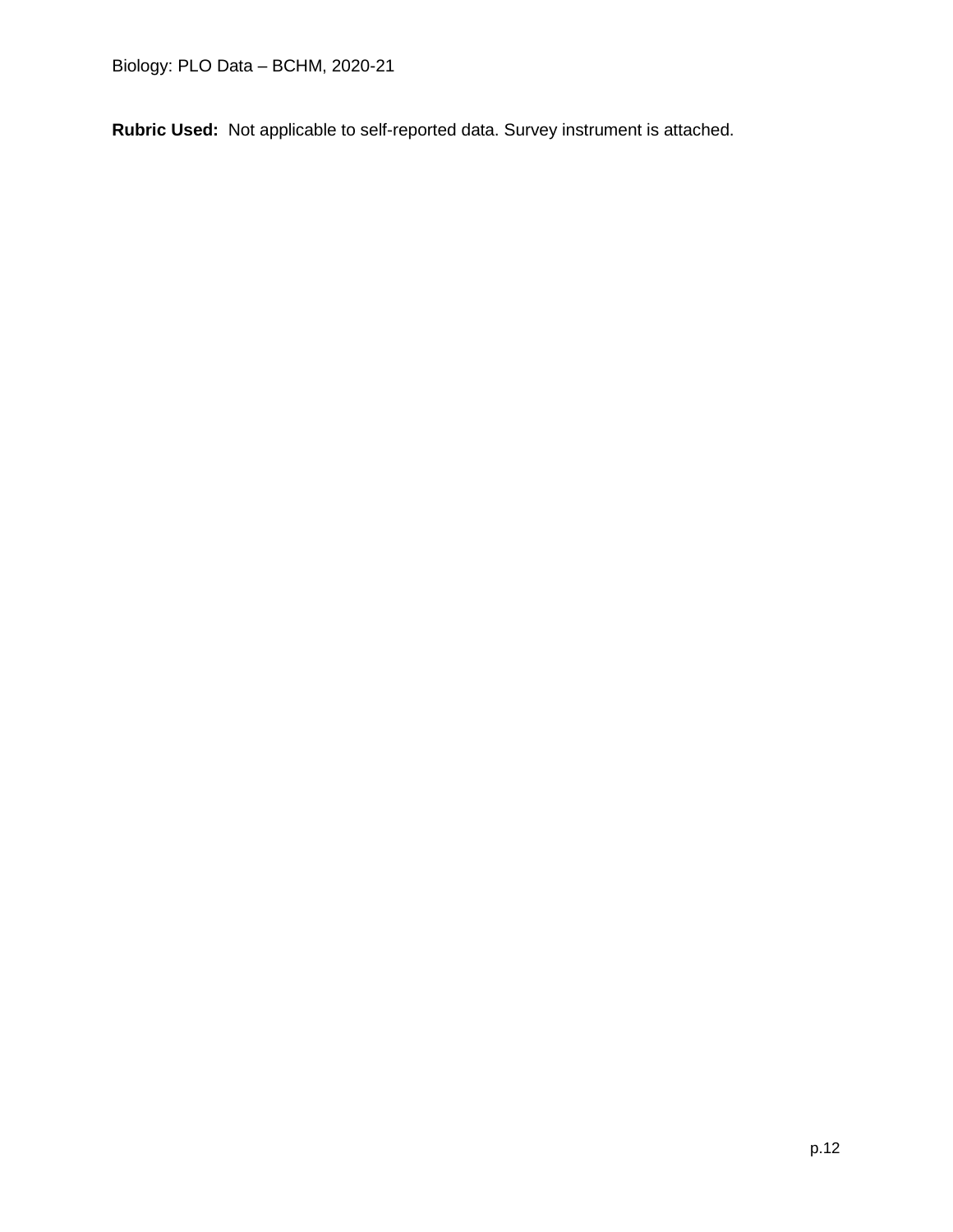Chemistry Seminar Exit Survey 2021 (Biology-Chemistry Major)

1) What is your current career goal?

- a) Professor
- b) Teacher
- c) Health professional please specify
- d) Biotechnology or pharmaceutical industry
- e) Academic or government lab
- f) Graduate student please specify field or specialty
- g) Other please specify

2) Rank how well prepared you were to meet the following program learning outcomes (goals) that were set for your major.

I. Students will demonstrate an understanding of the process of science, and of the concepts and theories of biology across a broad range of organizational levels: molecular, cellular, and organismal.

unprepared / somewhat unprepared / prepared / well prepared / extremely well prepared

II. Students will apply key concepts and principles in quantitative analysis. unprepared / somewhat unprepared / prepared / well prepared / extremely well prepared

III. Students will apply key concepts and principles in biochemistry. unprepared / somewhat unprepared / prepared / well prepared / extremely well prepared

IV. Students will apply key concepts and principles in bioinorganic chemistry. unprepared / somewhat unprepared / prepared / well prepared / extremely well prepared

V. Students will apply key concepts and principles in organic chemistry. unprepared / somewhat unprepared / prepared / well prepared / extremely well prepared

VI. Students will apply key concepts and principles in physical chemistry (thermodynamics and kinetics).

unprepared / somewhat unprepared / prepared / well prepared / extremely well prepared

VII. Students will use standard instrumentation and laboratory equipment to conduct scientific experiments and perform chemical characterization and analyses. unprepared / somewhat unprepared / prepared / well prepared / extremely well prepared

VIII. Students will participate in the life of the Biology and/or Chemistry Department by involvement in one or more of the following areas: research, biology and/or chemistry clubs, and/or various positions of responsibility serving as graders, tutors, stockroom workers and/or teaching assistants.

unprepared / somewhat unprepared / prepared / well prepared / extremely well prepared

IX. Students will develop a rationally defensible integration of science and faith. unprepared / somewhat unprepared / prepared / well prepared / extremely well prepared

X. Students will be prepared for post graduate studies or a science-related career. unprepared / somewhat unprepared / prepared / well prepared / extremely well prepared

3) Were you involved in the PLNU chemistry summer research program?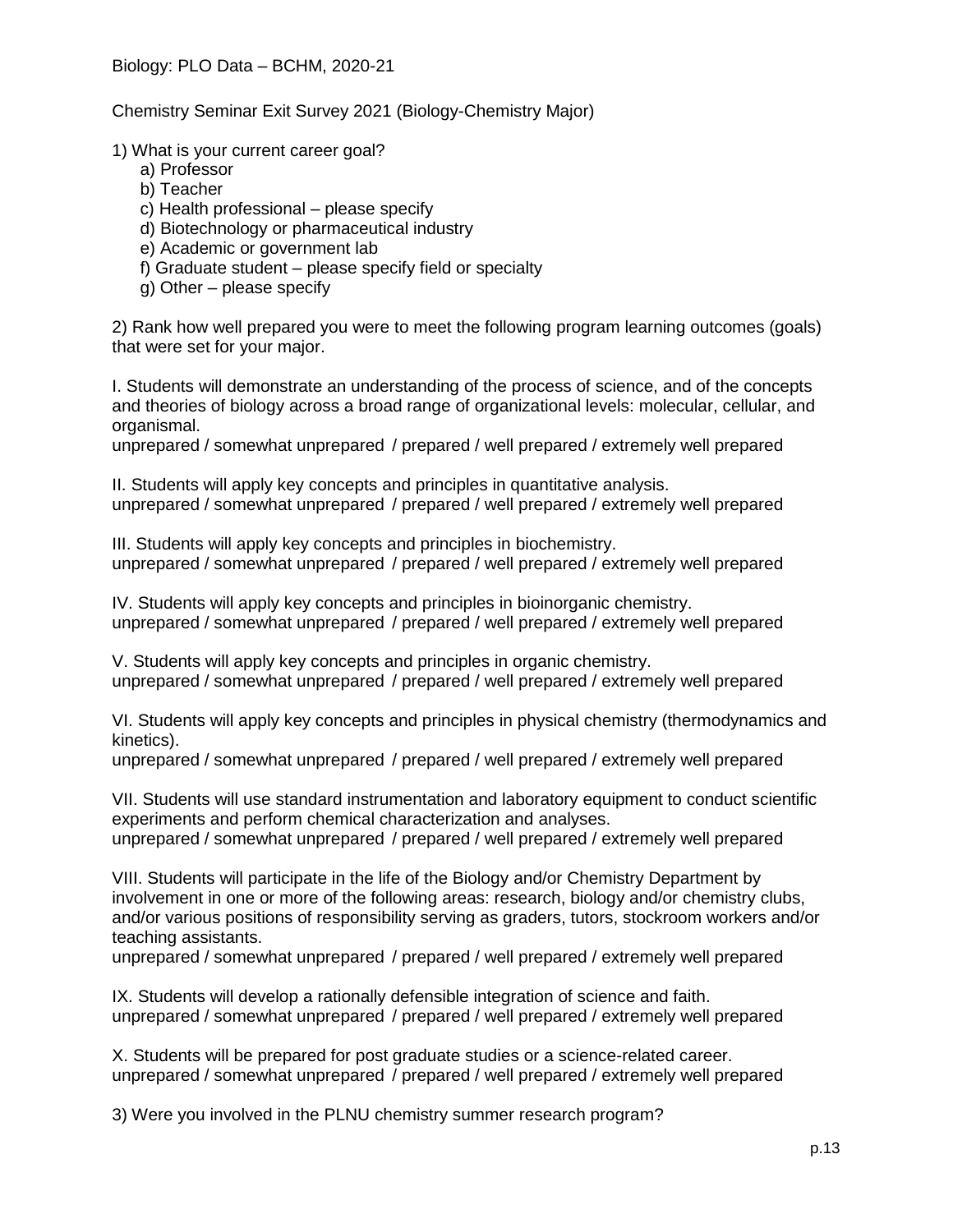- a) Yes describe what role this experience played in your learning of chemistry
- b) No describe why not
- 4) Do you have any suggestions related to the summer research program?

5) What were one or two aspects of the chemistry curriculum that might have been improved?

- 6) Do you feel prepared to take the next step academically?
	- a) Yes describe what experiences (classes) helped you to get there
	- b) No describe what additional or different experiences would have helped

7) If you were starting over as a freshman next fall, would you make any different decisions about your major, or about elective course choices, etc.?

8) Are there chemistry courses that PLNU does not offer that you would have liked to take?

9) Do you feel like you are a part of the chemistry department community? Why or why not?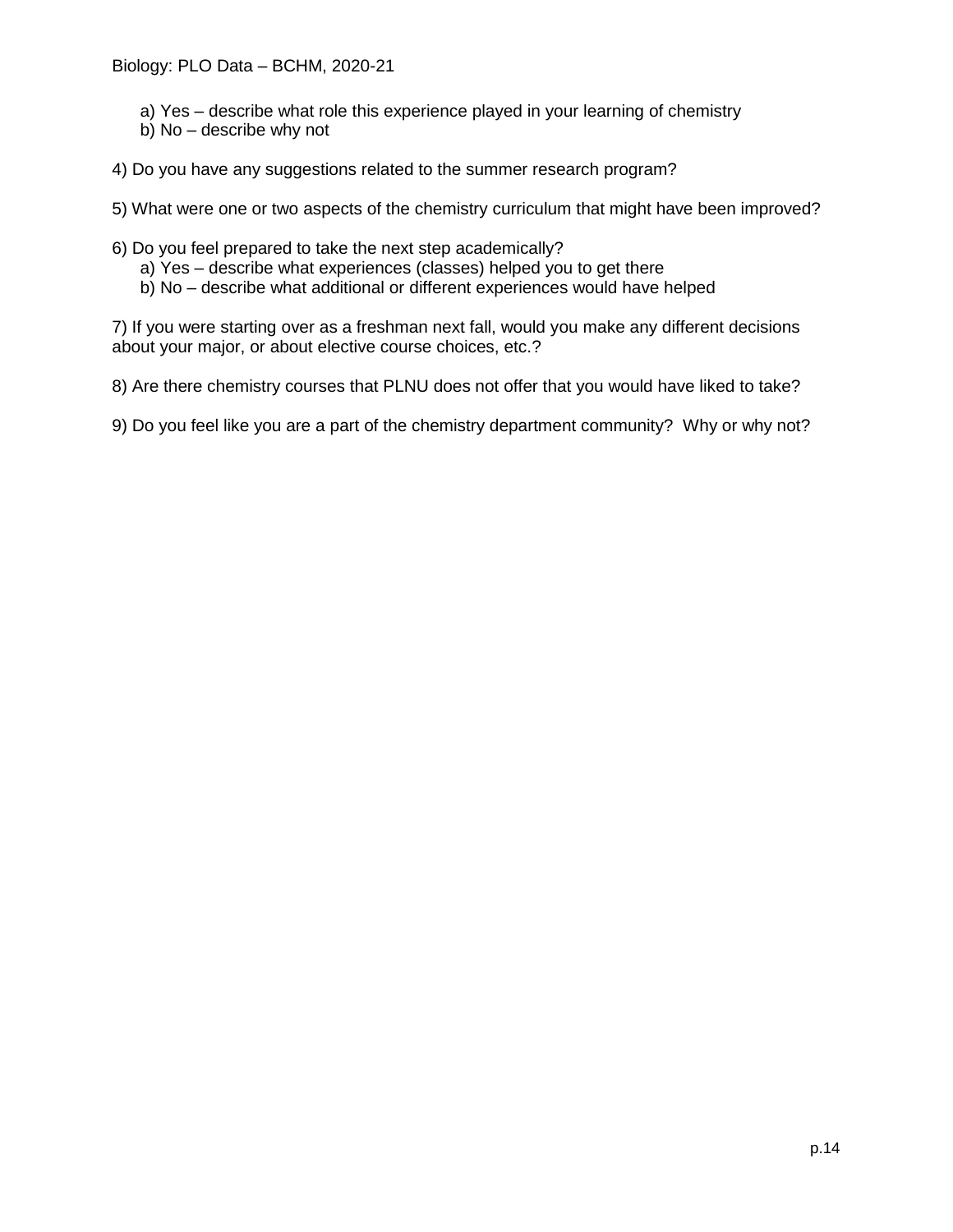Alumni Survey 2015

The Biology and Chemistry Departments are doing an extensive Program Review. We would greatly appreciate your feedback as a PLNU alum on your experience as a Biology or Chemistry major. This 15-question survey should take about 15 minutes to complete. If you provide your email address, we will also enter you into a drawing for one of three \$100 Amazon cards as a thank you for your time!

- 1) What year did you graduate from PLNU?
- 2) What was your major?
	- a) Biology-BA
	- b) Biology-BS
	- c) Chemistry
	- d) Biology-Chemistry
	- e) Environmental Science
- 3) What is your highest degree earned?
	- a) BA/BS
	- b) MA/MS
	- c) PhD
	- d) MD/DO
	- e) PA
	- f) DDS
	- g) DVM
	- h) OD
	- i) PharmD
	- j) Other please specify
- 4) What is your current professional situation?
	- a) Professor
	- b) Teacher
	- c) Health professional
	- d) Biotechnology or pharmaceutical industry
	- e) Academic or government lab
	- f) Graduate student please specify field or specialty
	- g) Other please specify
- 5) Rank how well we prepared you to meet the following goals that were set for your major. (Only PLOs for specified major selected in #2 will appear.)
	- a) Unprepared
	- b) Somewhat unprepared
	- c) Prepared
	- d) Well prepared
	- e) Extremely well prepared
- 6) Were you involved in the PLNU biology or chemistry summer research programs?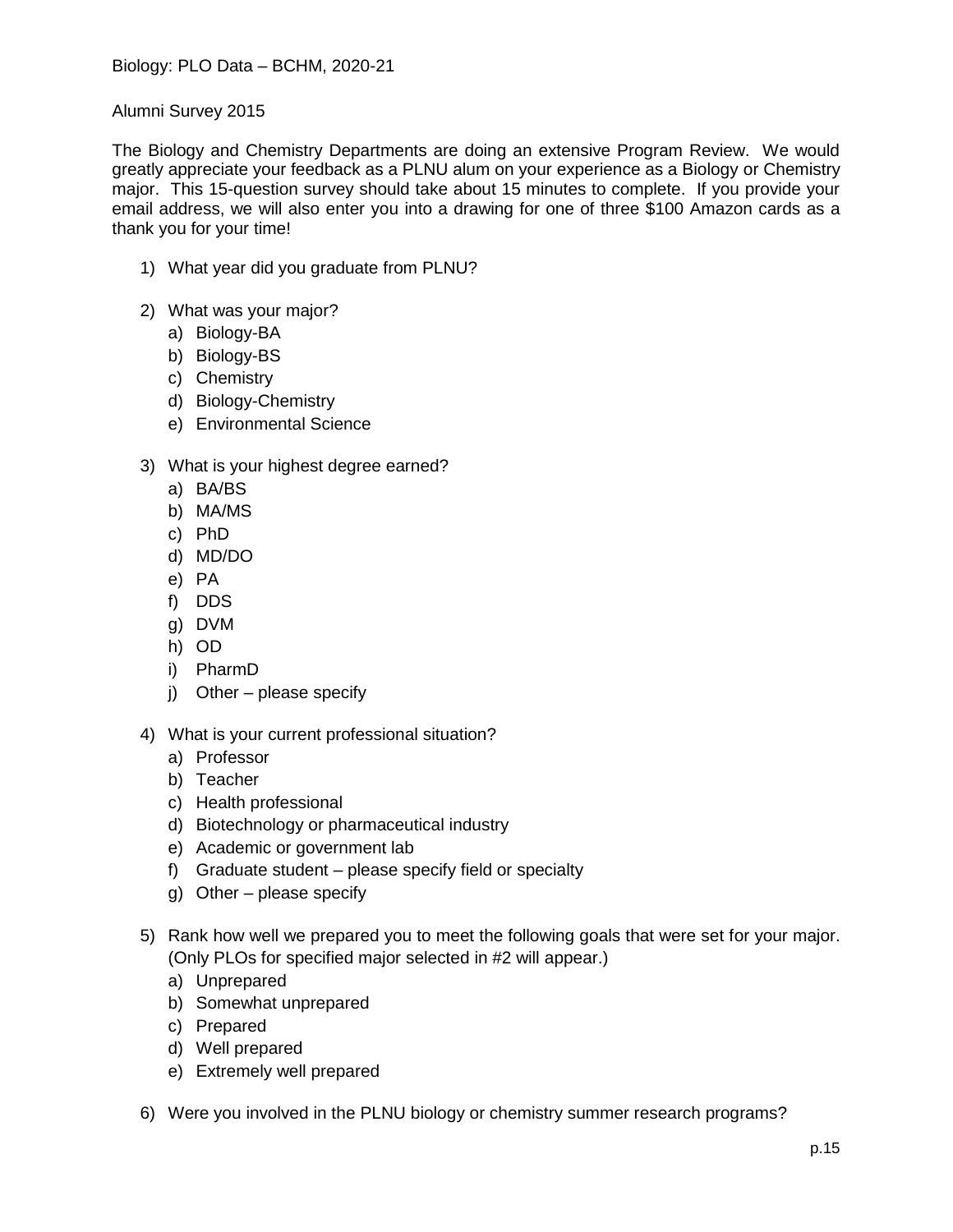- a) Yes describe how this experience is impacting your career.
- b) No
- 7) Which classes or experiences do you appreciate more now as opposed to when you had just graduated?
- 8) Is there any course, topic, or skill you've repeatedly encountered that you wish you had been taught at PLNU? Please explain.
- 9) If you are pursuing a career in environmental science, do you wish you had substituted an internship experience for a science elective while you were at PLNU?
	- a) I am not pursuing a career in environmental science.
	- b) I did an internship.
	- c) Yes, I wish I had done an internship while at PLNU.
	- d) No, I did not need to do an internship while at PLNU.

## Comments?

- 10) Do you wish you had taken any of the following options at PLNU?
	- a) BIO130/140 (Human Anatomy & Physiology)
	- b) Upper-division anatomy class
	- c) No, I didn't need an Anatomy class

## Comments?

- 11) What were one or two aspects of the biology curriculum that might have been improved to better prepare you for your profession or for further studies?
- 12) What were one or two aspects of the chemistry curriculum that might have been improved to better prepare you for your profession or for further studies?
- 13) Have you done any of the following? Check all that apply.
	- a) Recommended PLNU to a prospective student
	- b) Promoted PLNU to another person
	- c) Been involved with the alumni association
	- d) Donated to Research Associates
	- e) Other please specify.
- 14) Since you left PLNU, have you ever had a conversation in which you had to integrate Christian faith with scientific knowledge? Did you feel prepared scientifically? Did you feel prepared theologically? Check all that apply. Please describe the situation and your feelings about your preparation.
	- a) I've never had such a conversation.
	- b) I felt prepared scientifically.
	- c) I didn't feel prepared scientifically.
	- d) I felt prepared theologically.
	- e) I didn't feel prepared theologically.